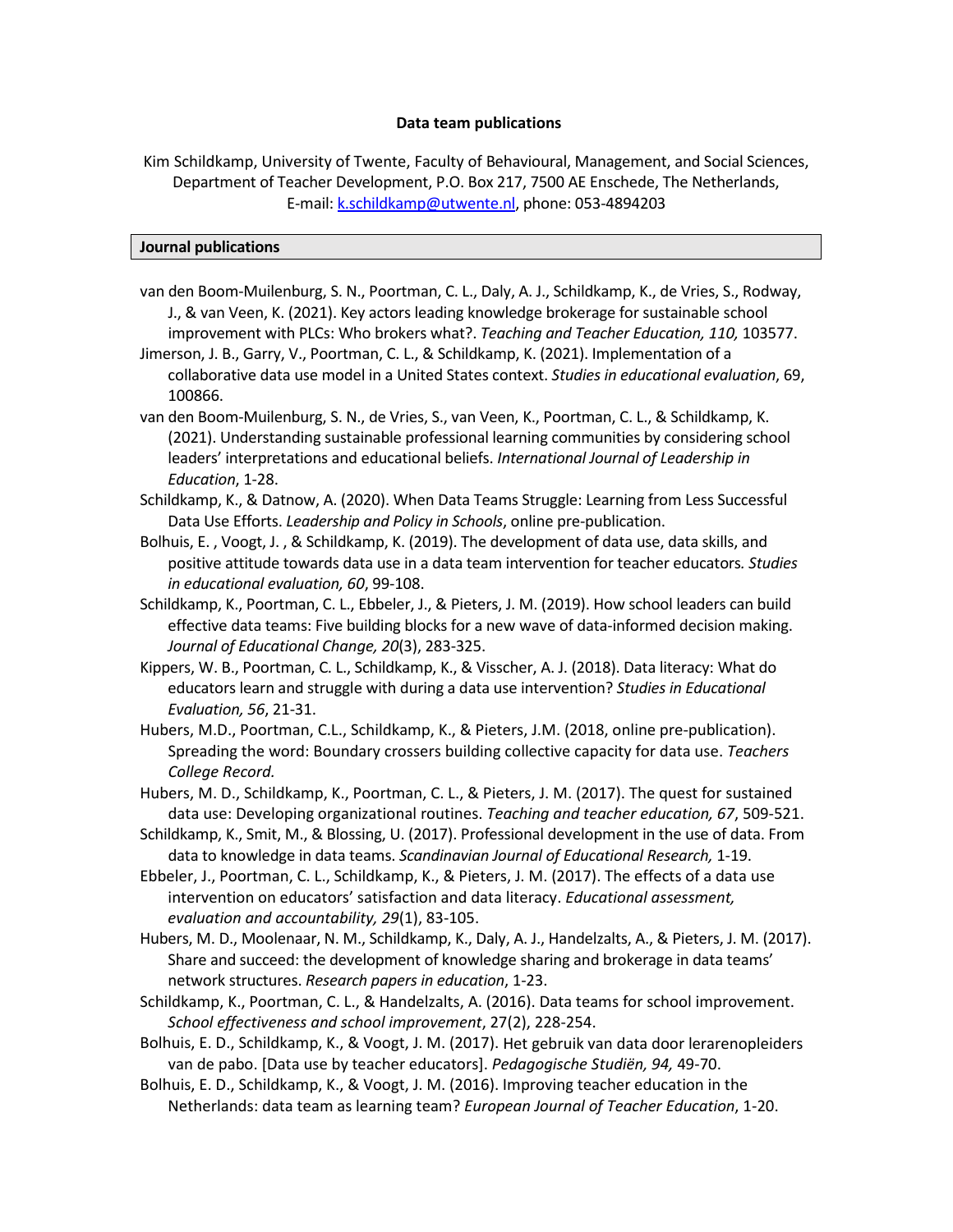- Bolhuis, E. D., Schildkamp, K., & Voogt, J. M. (2016). Data-based decision making in teams: Enablers and barriers. *Educational Research & Evaluation.*
- Ebbeler, J., Poortman, C. L., Schildkamp, K., & Pieters, J. M. (2016). Effects of a data use intervention on educators' use of knowledge and skills. *Studies in Educational Evaluation, 48,* 19-31.
- Hubers, M. D., Poortman, C. L., Schildkamp, K., Pieters, J. M., & Handelzalts, A. (2016). Opening the black box: knowledge creation in data teams. *Journal of professional capital and community, 1*(1), 41-68.
- Poortman, C.L., & Schildkamp, K. (2016). Solving student achievement focused problems with a data use intervention for teachers. *Teaching and Teacher Education, 60, 425-433.*
- Schildkamp, K., & Poortman, C.L. (2015). Factors influencing the functioning of data teams. *Teachers College Record, 117*(4)*.*

## **Books**

- Van den Boom-Muilenburg, S.N. Poortman, C.L., De Vries, S., Schildkamp, K., & Van Veen, K. (2021). Leiderschap voor onderwijsontwikkeling. Van idee naar duurzame PLG [Leadership for school improvement. From idea to sustainable professional learning communities]. Culemborg: Phronese.<https://www.uitgeverijphronese.nl/?p=974>
- Schildkamp, K., Handelzalts, A., Poortman, C.L., Leusink, H., Meerdink, M.A., Smit, M., Ebbeler, J., & Hubers, M.D. (2017). The data team procedure: a concrete approach to school improvement]. Dordrecht: Springer.
- Schildkamp, K., Handelzalts, A., Poortman, C.L., Leusink, H., Meerdink, M.A., Smit, M., Ebbeler, J., & Hubers, M.D. (2016). Datagrundad skolförbättring utifrån datateam® metoden. [The data team procedure: a concrete approach to school improvement]. Lund: Studentlitteratur.
- Schildkamp, K., Handelzalts, A., Poortman, C.L., Leusink, H., Meerdink, M.A., Smit, M., Ebbeler, J., & Hubers, M.D. (2014). *De datateam® methode: Een concrete aanpak voor onderwijsverbetering [The data team procedure: a concrete approach to school improvement].* Antwerpen: Garant.

## **Book Chapters**

- Bolhuis, E., Schildkamp, K., & Voogt, J. (2018). *Data-based decision making in teams: enablers and barriers.* In J. Voogt & J.M. Pieters (eds.). Teacher learning through teacher teams (pp. 99-119). New York: Routledge.
- Schildkamp, K., & Datnow, A. (2018). *How can school leaders support data use in schools? Findings from the US and the Netherlands.* In J. Weinstein & G. Muñoz (eds.). Liderazgo escolar y mejora en las escueias. Once miradas. Ediciones universidad Diego Portales.
- Schildkamp, K., & Poortman, C.L. (2018). *Leadership to Support and Sustain Data Use in Data*  Teams. In E.G. Mense & M. Crain-Dorough (Eds.). Data Leadership for K-12 Schools in a Time of Accountability. Hershey: IGI Global.
- Schildkamp, K., Nehez, J., & Blossing, U., (2018). F*rom data to learning: A data team professional learning network.* In C. Brown & C.L. Poortman (eds.). Networks for learning: effective collaboration for teacher, school and system improvement. Oxford: Routledge.
- Schildkamp, K., & Poortman, C.L. (2017). *De datateam® methode [The data team® procedure].* In